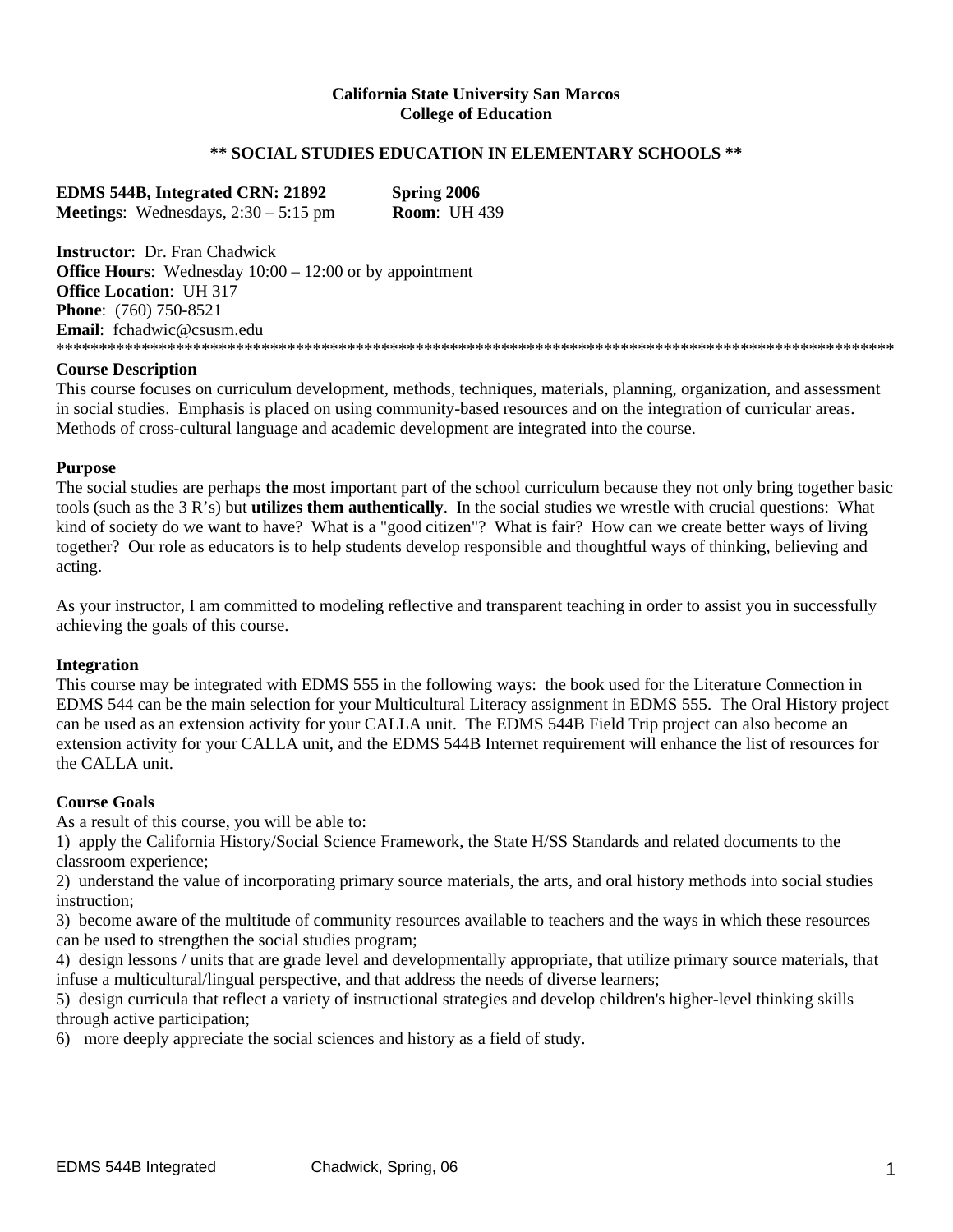## **Required Texts**

CSDE. (2000). History-Social Science Framework (for California Public Schools K-12). Sacramento, CA. (H/SS) www.cde.ca.gov/cilbranch/cfir/hsssbeup.pdf Turner, T. N. (2003). Essentials of Classroom Teaching: Elementary Social

Studies. Boston: Allyn and Bacon. (T)

*Additional readings from previously purchased, Successful Inclusive Teaching by Joyce Choate and handouts provided by the instructor will be required.* 

## **Recommended Texts**

California Geographic Alliance-North (2000). California Atlas. George Cram Company, Inc. (CA)

## **Professionalism/Dispositions**

Because this course is part of an accredited program leading to professional certification, students are expected to demonstrate behavior consistent with a professional career. Lack of professionalism in any of the following areas will alter the final grade:

1. Attend all class meetings. Due to the dynamic and interactive nature of courses in the College of Education, all students are expected to attend all classes and participate actively. Absences and late arrivals/early departures will affect the final grade. At a minimum, students must attend more than 80% of class time, or s/he may not receive a passing grade for the course at the discretion of the instructor. Individual instructors may adopt more stringent attendance requirements. Should the student have extenuating circumstances, s/he should contact the instructor as soon as possible.

For this class, if you are absent 2 days, your highest possible grade is a B. If you are absent more than 2 days, your highest possible grade is a C, which means you will not pass the course. Late arrivals and early departures will affect your final grade. **Absences do not change assignment due dates**. Late assignments will receive a reduction in points for each day late. Notify instructor in writing (email) as soon as possible if you are absent or know in advance you will not be attending class.

2. Interact professionally and collaborate responsibly with your colleagues and professor. Teacher education is a professional preparation program and students will be expected to adhere to standards of dependability, and academic honesty. Prepare carefully for class, and be ready to discuss readings and assignments thoughtfully.

## 3. Each written assignment is expected to have a clear organizational presentation and be free of grammar, punctuation and spelling errors. There will be a reduction in points for grammar, punctuation and spelling errors.

4. Complete all assignments on time. Late assignments will receive a 20% reduction in points for each day late. Occasionally a student may be asked to revise an assignment. If so, the revised work must be submitted no later than one week after it was returned and may not be eligible for full credit. If you are absent when an assignment is due, you may submit the work via email (except for Physical Model) so that it is not counted late. Please request return receipt from your toolbar when submitting an assignment via email due to absence. Receipt of the assignment will be returned by the instructor if this option is utilized when email is sent by student.

## **University Writing Requirement**

Every course at CSUSM must have a writing requirement of at least 2500 words. In EDMS 544, the Field Trip Project, Oral History Project, Unit Plan, Mock Interview, and Literature Connection will collectively contain a minimum of 2500 words.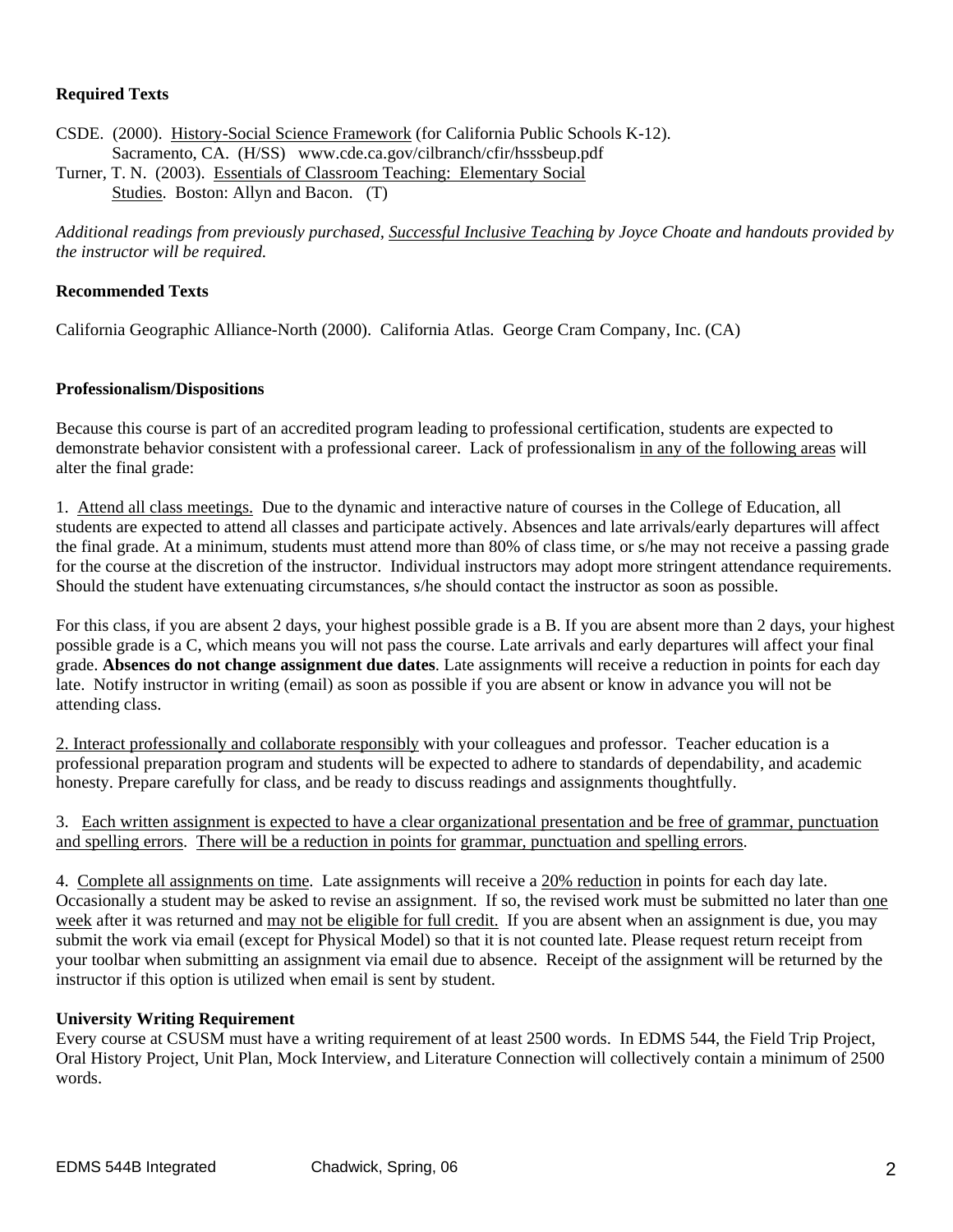## **California Commission on Teacher Credentialing**

## **Standards Alignment:**

The course objectives, assignments, and assessments have been aligned with the CTC standards for the Multiple Subjects Credential. Be sure to incorporate artifacts from this class into your final comprehensive portfolio. **Your professional portfolio (Taskstream) entries must be completed for TPE#1A, and TPE#11 in order to receive a passing grade for this course**.

## **Teacher Performance Expectation Competencies (TPE)**

The course objectives, assignments, and assessments have been aligned with the CTC standards for the Multiple Subject Credential. This course is designed to help those seeking a California teaching credential to develop the skills, knowledge and attitudes necessary to assist schools and districts in implementing effective programs for all students. The successful candidate will be able to merge theory and practice in order to realize a comprehensive and extensive educational program for all students. You will be required to formally address the following TPE's in this course in a timely manner in order to receive a passing grade:

## **TPE #1A: Subject Specific Pedagogical Skills for History/Social Science**

During interrelated activities in program coursework and fieldwork, EDMS candidates learn to:

- teach state-adopted academic content standards for students in H/SS while helping students to learn and use basic analysis skills;
- enrich the study of social studies by drawing on social science concepts, case studies and cross-cultural activities;
- incorporate basic critical thinking skills and study skills into content-based instruction; and
- utilize active forms of social studies learning, including simulations, debates, research activities and cooperative projects.

EDMS candidates begin to interrelate ideas and information within and across history/social science and other subject areas.

EDMS 544B will also take primary responsibility for addressing the content of TPE 11.

## **TPE #11: The Social Environment**

Candidates for a Teaching Credential develop and maintain clear expectations for academic and social behavior. The candidates promote student effort and engagement and create a positive climate for learning. They know how to write and implement a student discipline plan. They know how to establish rapport with all students and their families for supporting academic and personal success through caring, respect, and fairness. Candidates respond appropriately to sensitive issues and classroom discussions. They help students learn to work responsibly with others and independently. Based on observations of students and consultation with other teachers, the candidate recognizes how well the social environment maximizes academic achievement for all students and makes necessary changes.

## **CLAD Competencies** supported by this course:

Part 3: Culture and Cultural Diversity

- I.A. Definitions of culture I.C. Intragroup differences
- I.D. Physical geography and its effects on culture
- 
- II.C. How teachers can use what they learn about their students (culturally responsive pedagogy)
- 
- IV.A. Historical perspectives IV.B. Demography
- IV.C. Migration and Immigration

II.A What teachers should learn about their students II.B. How teachers can learn about their students

III.A. Concepts of cultural contact III.D. Strategies for conflict resolution

The Teacher Performance Expectations and CLAD Competencies identified above are addressed in EDMS 544B through class discussions, activities, oral/visual presentations, and written assignments.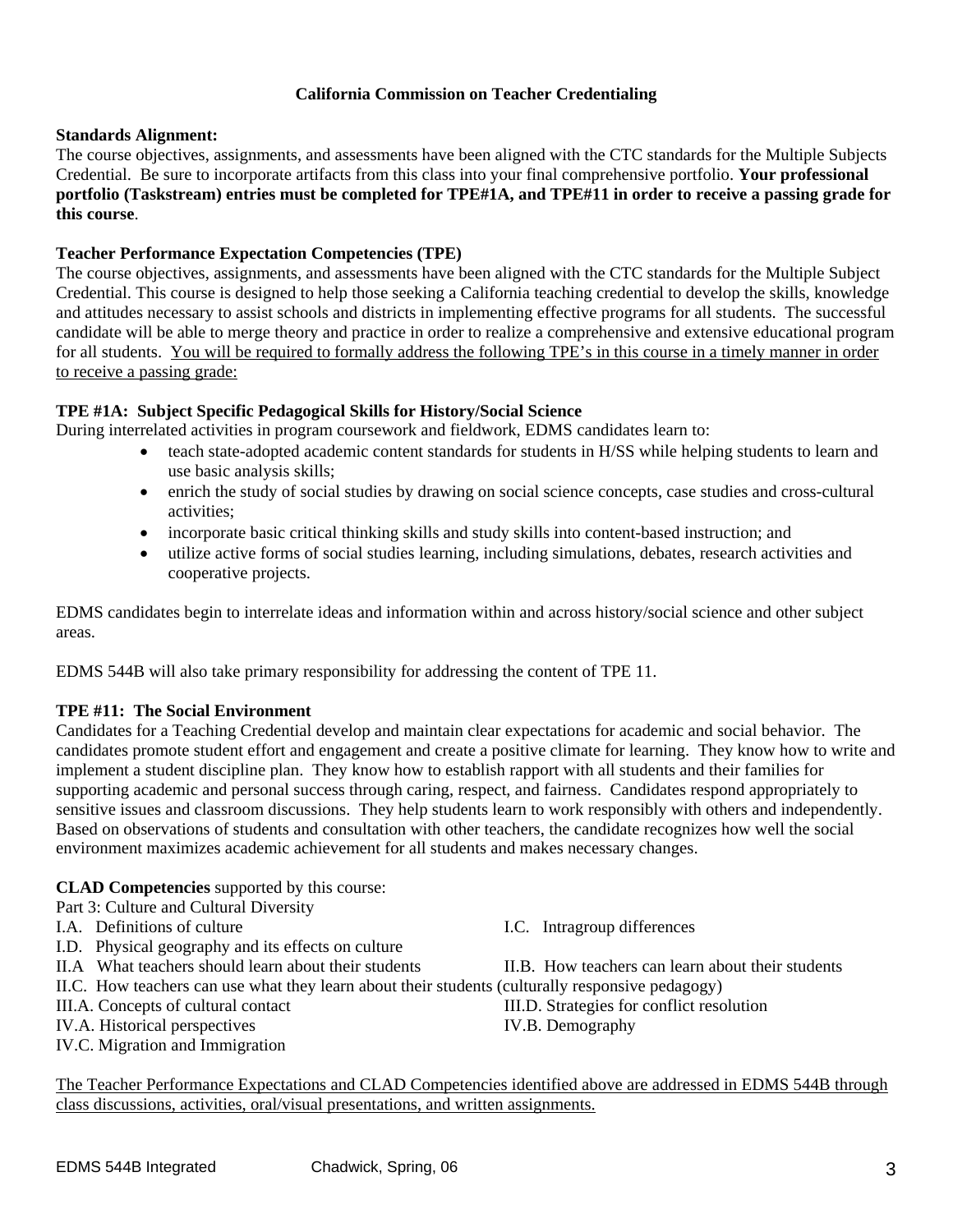*Detailed instructions and rubrics for some course assignments will be handed out in class. These assignments include both individual and group projects.* 

## *Reading Response Journal 15%*

The assigned readings provide an important foundation for your increasing understanding of how to effectively teach social studies. To aid you in remembering the readings, and assist you with meaningful class participation, you are asked to respond to each reading assignment by coming to class with an entry in your reading response journal (Blue Book) summarizing key points from the assigned reading for that day. Response journals will be checked randomly and may be collected at the professor's discretion. Response journals may also be referenced by you to answer openended prompts about assigned readings. Please structure each page with:

- (1) reading identification (T:8, for example),
- (2) key points from the reading (you may include graphics),
- (3) a paragraph toward the bottom that connects the reading to your perspectives/ experience,

(4) one question that the reading assignment prompts you to ask after thinking deeper about the issue.

## *Finding the Social Studies in You! A Physical Model Pass/Fail*

Have you ever tried to explain who you are through six of the social studies disciplines? For this assignment you will reintroduce yourself to a group in our class by creating a physical model that illustrates aspects of you through each of the disciplines. You may use photographs, drawings, cutouts, objects, your imagination, etc. This activity models a way to engage your students, and will demonstrate your awareness of the disciplines. Aim to present for 4-5 minutes.

# **The following assignments will link together and create a well-developed social studies unit:**

# *Literature Connection 15%*

A wealth of children's literature exists that strongly supports the state standards for teaching social studies. This assignment will serve as the introduction to your unit. You will select *one children's literature book* appropriate for the grade level unit you will be developing. You will be required to write a lesson plan that provides an entry "hook" for the unit you will be developing. You will also be required to present your book (Book Chat), and explain how it can be used to advance children's thinking about the key social studies concept of your unit. Your handout will include a lesson plan that incorporates your book. (more details to come)

# *Community Resource / Field Trip Project 25%*

In this assignment you will explore and share information about a field trip site in San Diego County. By designing a variety of pre, during, and post-trip teaching activities, you will be able to plan an educational (rather than purely recreational) field trip to enhance understandings within your unit (more details to come).

## *Oral History Project*

Collecting oral histories is an exciting way to help children understand that "history" is found all around us and is continually created. In this project, you will conduct an oral history interview about a topic that relates to your social studies unit. In addition, you will describe an oral history project for your students addressing the essential questions of your unit.

# *20%*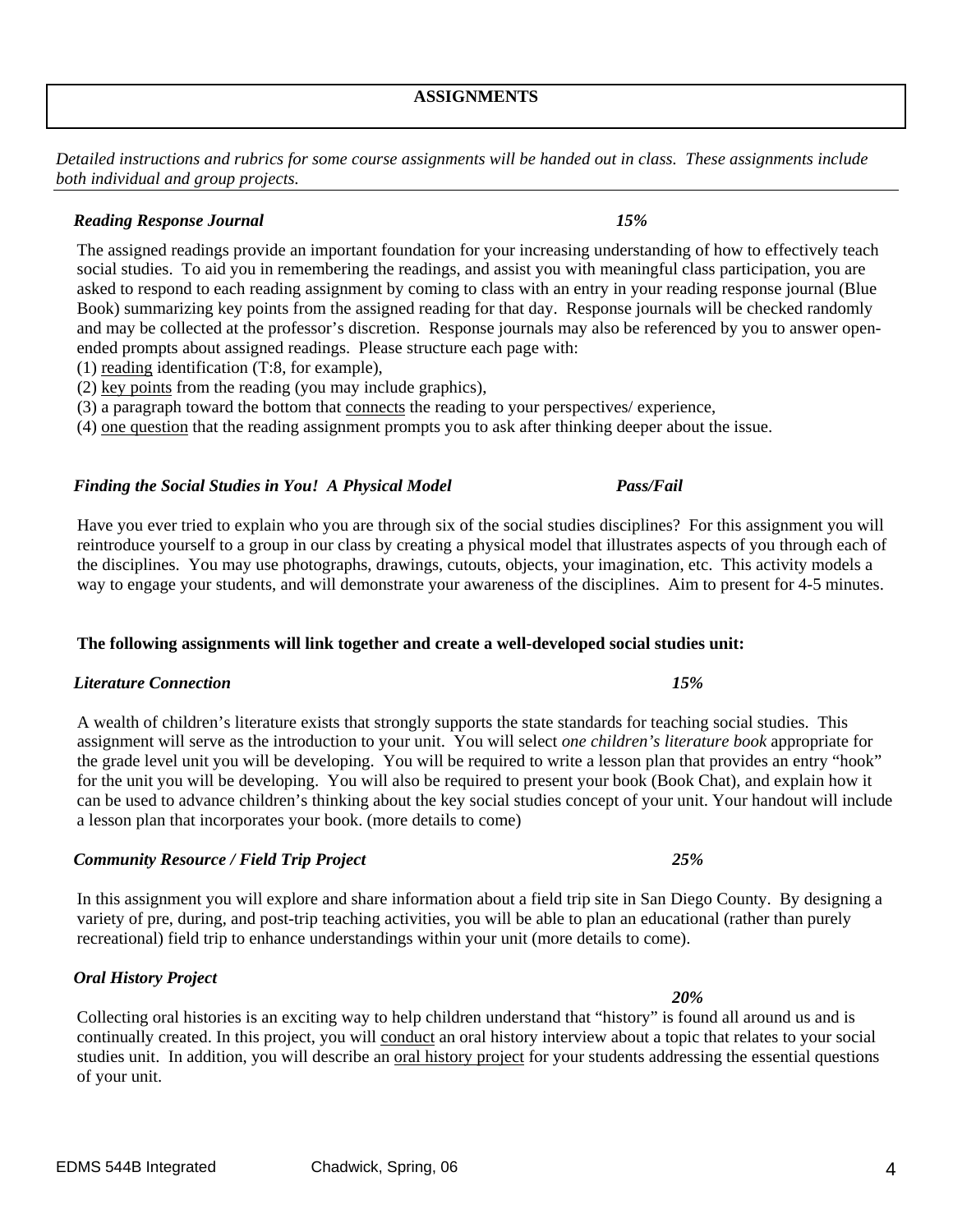To support your own interview, you will bring to class on the designated day a primary source object (artifact, document, photographs, etc.) of significance to the person/topic of the interview. We will then create a "classroom museum".

## *Mock Interview Assignment 10%*

Imagine you are at a job interview and were just asked: "How will you teach social studies in your classroom?" Knowing how to teach and structure learning in social studies, and then being able to express your understanding, can be two different abilities. In order to help you eloquently articulate the knowledge you have gained through this course, as well as enhance your educational philosophy, you will participate in a mock interview. Be prepared to describe at least five (5) of the most important concepts or ideas you have learned in EDMS 544. It is suggested that you have quotes from the reading to support your responses.

### *Anticipated Schedule including due dates for assignments will be available first class session*

### **Assignments & Participation Percentage**

| Unit Plan                                    | P/F |
|----------------------------------------------|-----|
| Self Model                                   | P/F |
| Professionalism (includes taskstream entries | 15% |
| Reading Response Journal                     | 15% |
| <b>Literature Connection</b>                 | 15% |
| <b>Community Field Trip</b>                  | 25% |
| Oral History Project                         | 20% |
| Mock Interview                               | 10% |

## **Grading Scale:**

Assignments will be scored (1-4), using rubrics listing specific criteria to be addressed. Rubrics will be sent to students with each assignment. Assignments are weighted as listed above.

## **Exemplary "A" Students**

1. Demonstrate **serious** commitment to their learning, making full use of the learning opportunities available and searching out the implications of their learning for future use.

2. Complete all assignments thoroughly and thoughtfully toward the goal of developing an in-depth social studies unit, receiving 3.5-4.0 averages on all assignments.

3. Make insightful connections between all assignments and their developing overall understanding of social studies concepts; they continually question and examine assumptions in a genuine spirit of inquiry.

4. Students show a high level of achievement of course goals.

#### **"B" Students**

1. Simply comply with the course requirements and expectations.

2. Complete all assignments, usually thoroughly and thoughtfully, receiving 2.7 -3.4 average on all assignments.

3. Usually connect assignments to their developing overall understanding of social studies concepts; may be satisfied with accepting their learning as it is received without deeply examining assumptions or seeking a higher level of understanding of the implications.

4. Students show reasonable achievement of course goals.

#### **"C" Students**

1. Demonstrate an inconsistent level of compliance to course requirements and expectations.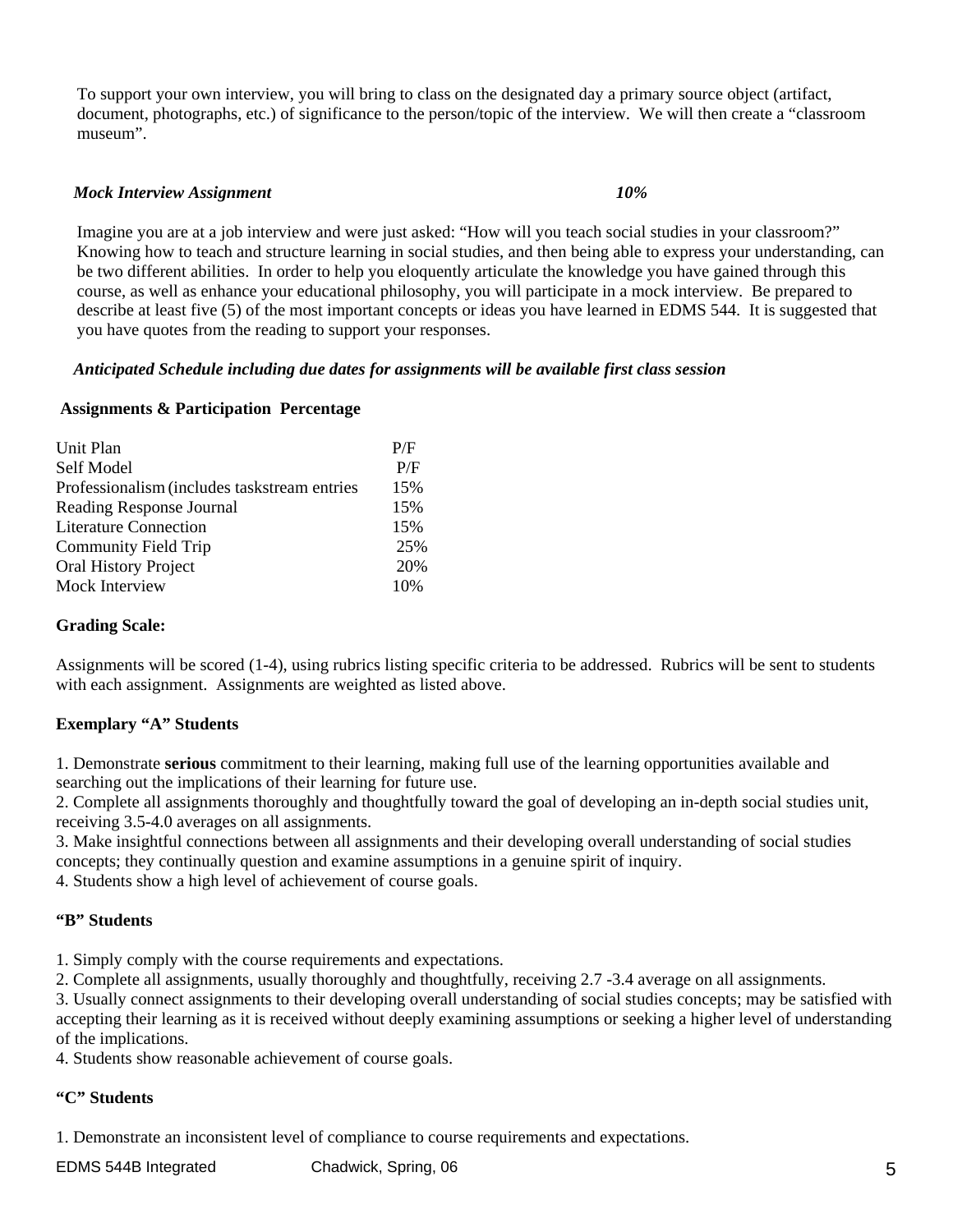2. Complete all assignments with limited thoroughness and thoughtfulness, receiving 1.7-2.6 average on all assignments. 3. Make limited connections between assignments and their developing overall understanding of social studies concepts; may not be open to examining assumptions or implications and may actually dismiss the importance of the understanding of social studies concepts.

4. Attempt, but show limited progress in achieving course goals.

## California State University San Marcos COLLEGE OF EDUCATION

## **Mission Statement**

The mission of the College of Education Community is to collaboratively transform public education by preparing thoughtful educators and advancing professional practices. We are committed to diversity, educational equity, and social justice, exemplified through reflective teaching, life-long learning, innovative research, and ongoing service. Our practices demonstrate a commitment to student-centered education, diversity, collaboration, professionalism, and shared governance.

*(adopted by COE Governance Community October, 1997)*

### **Attendance Policy**

Due to the dynamic and interactive nature of courses in the College of Education, all students are expected to attend all classes and participate actively. At a minimum, students must attend more than 80% of class time, or s/he **may not receive a passing grade** for the course at the discretion of the instructor. Individual instructors may adopt more stringent attendance requirements. Should the student have extenuating circumstances, s/he should contact the instructor as soon as possible. *(Approved: 12/19/97)* 

## **Authorization to Teach English Learners**

This credential program has been specifically designed to prepare teachers for the diversity of languages often encountered in California public school classrooms. The authorization to teach English learners is met through the infusion of content and experiences within the credential program, as well as additional coursework. Students successfully completing this program receive a credential with authorization to teach English learners.

*(Approved by CCTC in SB 2042 Program Standards, August 02)*

## **Students with Disabilities Requiring Reasonable Accommodations**

Students must be approved for services by providing appropriate and recent documentation to the Office of Disable Student Services (DSS). This office is located in Craven Hall 5205, and can be contacted by phone at (760) 750-4905, or TTY (760) 750-4909. Students authorized by DSS to receive reasonable accommodations should meet with their instructor during office hours or, in order to ensure confidentiality, in a more private setting.

## **CSUSM Academic Honesty Policy**

other sources must have appropriate references to the original sources. Any quoted material should give credit to the source "Students will be expected to adhere to standards of academic honesty and integrity, as outlined in the Student Academic Honesty Policy. All written work and oral assignments must be original work. All ideas/materials that are borrowed from and be punctuated with quotation marks.

Students are responsible for honest completion of their work including examinations. There will be no tolerance for infractions. If you believe there has been an infraction by someone in the class, please bring it to the instructor's attention. The instructor reserves the right to discipline any student for academic dishonesty in accordance with the general rules and regulations of the university. Disciplinary action may include the lowering of grades and/or the assignment of a failing grade for an exam, assignment, or the class as a whole."